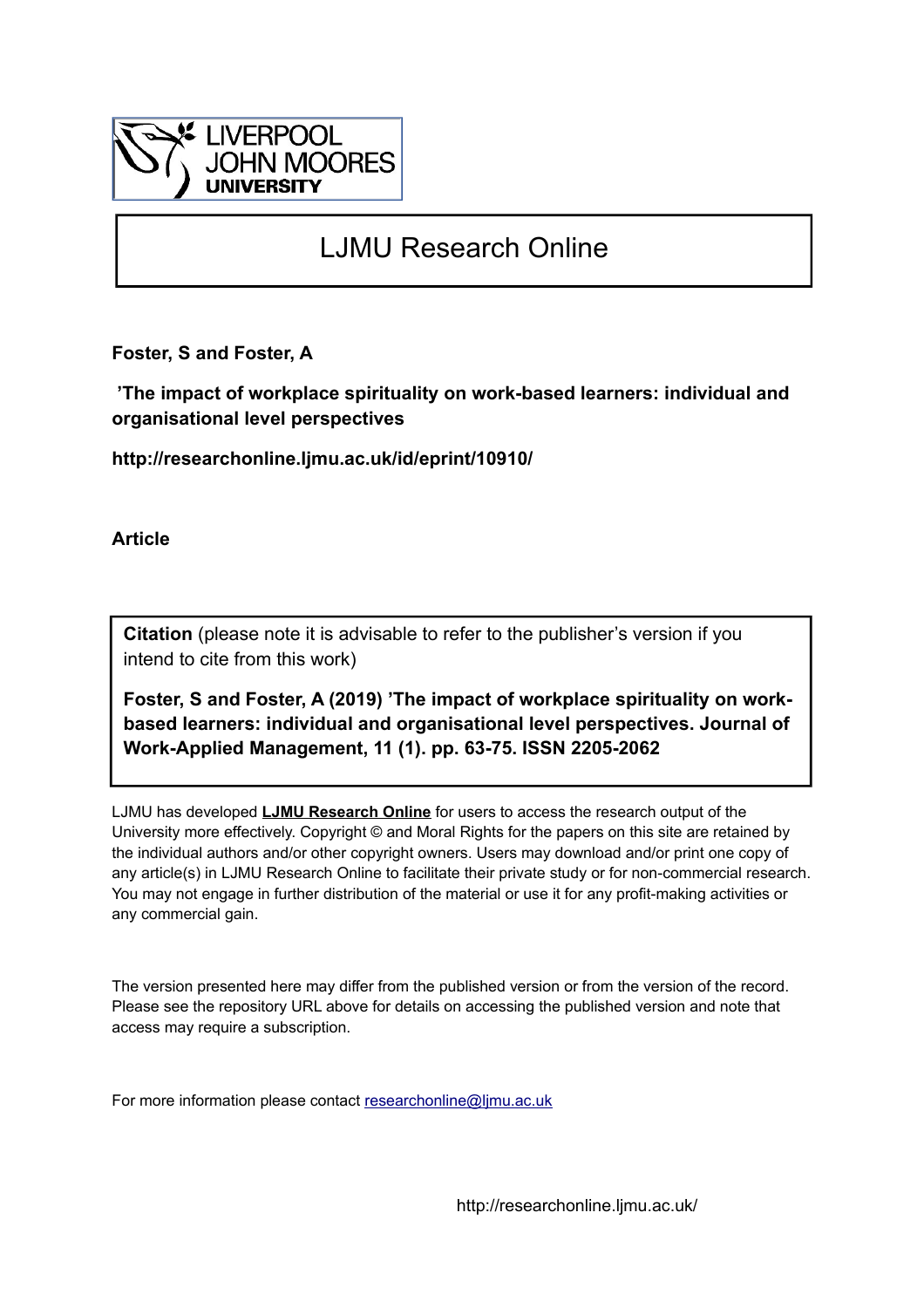The current issue and full text archive of this journal is available on Emerald Insight at: www.emeraldinsight.com/2205-2062.htm

# The impact of workplace spirituality on work-based learners

### Individual and organisational level perspectives

Scott Foster

PhD Programme, Liverpool John Moores University, Liverpool, UK, and

Anna Foster School of Environment, Education and Development, University of Manchester, Manchester, UK

#### Abstract

Purpose – The purpose of this paper is to contribute to the emerging spirituality debate with the aim of generating and sustaining tolerance for spirituality in the workplace, with a specific focus upon the impact this can have upon work-based learners. "Spirituality" is gaining impetus worldwide as a growing number of organisations are proactively accommodating their multi-ethnic and multi-faith workforce by adapting their policies to meet employees' spiritual needs. As yet in the UK, the majority of organisations fail to recognise neither the basic spiritual well-being of their employees nor the impact this can have upon work-based learning processes.

**Design/methodology/approach** – This study adopts a quantitative approach with questionnaires distributed to a multi-national retail UK-based organisation with an ethnically diverse national workforce. The study was tested by collecting data from managers and employees of this large, multi-million pound retail chain organisation in the UK, consisting of 55 stores and 1,249 employees, in order to gather employees' perceptions on spirituality within their place of work regarding policies, communication and perceived source of conflict.

Findings – The results revealed that the majority of employees deemed spirituality was not something they felt comfortable discussing or appropriate to practice within the workplace and there were no clear policies and procedures in place to support either management or employees.

Research limitations/implications – This paper highlights areas for further research in the broad professional areas of spirituality in relation to organisational approaches to work-based learning. The research is from one organisation and utilising one method – qualitative research would add depth to the knowledge. Practical implications – This paper highlights areas for further research in the broad professional areas of spirituality in relation to organisational approaches to work-based learning.

Originality/value – Employee spiritual well-being is under-researched and overlooked by organisations. Changing the current spiritual intransigence is long overdue as employees' spiritual fulfilment leads to high-trust relationships in the workplace and can further support those engaged in work-based learning.

Keywords Religion, Well-being, Culture, Spirituality, Work-based learning, Professional ethics, Business, Human resource development, Moral issues, Organizational values

Paper type Research paper

#### Introduction

The late and the early twenty-first centuries have seen a growing interest in spirituality in general and its role in the workplace in particular (Wagner-Marsh and Conley, 1999; Bell and Burack, 2001; Ramdass and Van Tonder, 2009; Sedikides, 2010) and whilst organisations are attempting to understand the complexity of spirituality, Deshpande (2012) warns that

© Scott Foster and Anna Foster. Published in Journal of Work-Applied Management. Published by Emerald Publishing Limited. This article is published under the Creative Commons Attribution (CC BY 4.0) licence. Anyone may reproduce, distribute, translate and create derivative works of this article (for both commercial and non-commercial purposes), subject to full attribution to the original publication and authors. The full terms of this licence may be seen at<http://creativecommons.org/licences/by/4.0/legalcode>

Journal of Work-Applied Management Vol. 11 No. 1, 2019 pp. 63-75 Emerald Publishing Limited 2205-2062 DOI 10.1108/JWAM-06-2019-0015

Work-based learners

Received 7 June 2019 Revised 8 June 2019 17 June 2019 Accepted 18 June 2019

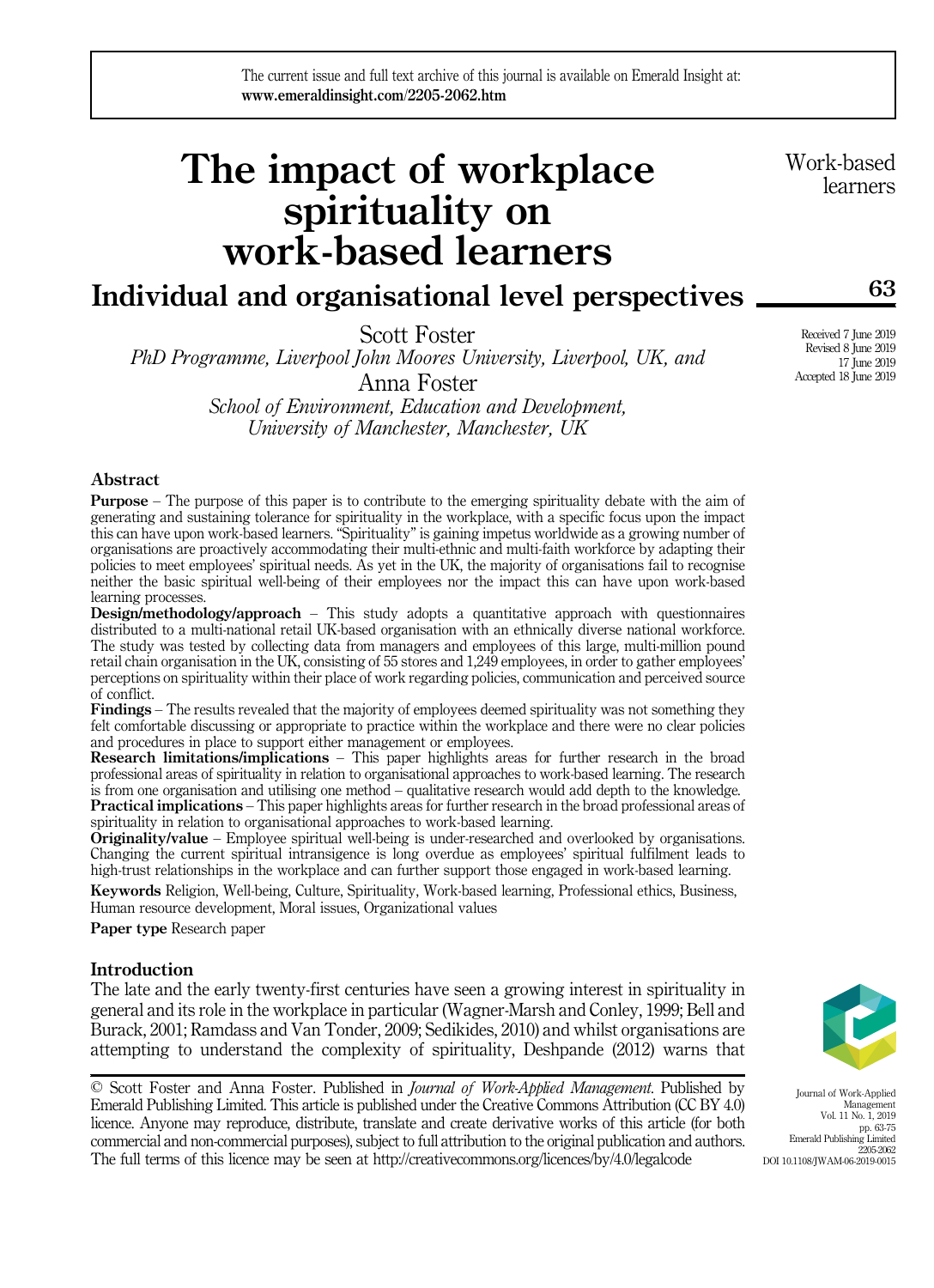workplace spirituality is a prominent reality in the current business environment and it should not be dismissed. However, despite this growing interest in spirituality and its place within the organisation, the concept remains undertheorised (Dirkx, 2013). Scholars have not significantly come up with a greater reductive explanation for the phenomena, to the extent that the concept even lacks a generally accepted definition (Alas and Mousa, 2016; Hassan, 2016). The literature is dominated by speculative discussion, fragmentation, dearth and incomprehensibility, an American perspective and a marked lack of empirical data, especially quantitative research (Ali et al., 2015; Khaled et al., 2012). Matthieu (2017) goes on to note that, much of this work is in fact, useful and thought provoking, but it needs to be extended with experience or empirical data to prevent theories being remote from the phenomenon they intend to describe. Therefore, this paper aims to contribute to the small corpus of empirical work on spirituality by examining whether: JWAM

- recognition of spirituality is embedded in organisational culture through dialogue, policies and procedures;
- spirituality is a source of conflict within the workplace;
- employees feel unable to express and observe their spiritual beliefs; and
- further consideration is needed to the dimensions of spirituality in relation to workbased learners.

#### Perspectives on spirituality

Given the highly subjective nature of what spirituality is and of what it is comprised, it is not surprising the phenomena lacks a universally accepted definition. Consequently, the literature on the topic is characterised by varying degrees of emphasis, focus, components and levels of analysis. In general, terms, spirituality has traditionally been viewed dichotomously as essentially a religious phenomenon in the search for the sacred, or as a humanist phenomenon with no religious connotations whatsoever. Historically, spirituality was rooted in religion, and this belief still commands powerful support (Cavanagh, 1999). However, as Miller and Thoresen (2003) acknowledge, religion is to spirituality as medicine is to health, and although religion is only one expression of spirituality, it is an important one. As a consequence, there is a strong focus on the religious interpretation of spirituality in the literature (Mitchell, 2013).

A countervailing force to the religious tradition of spirituality was the European Enlightenment of the late seventeenth and eighteenth centuries, which made many western societies distrustful of religion, viewing it as being characterised by superstition and opposition to rationality (Baker *et al.*, 2011). The enlightenment was, of course, underpinned and informed by humanism, and humanism forms the second perspective on spirituality. This humanistic view of spirituality with few or no religious connotations (Fisher, 2011) can include acts of compassion; including work, deep reflection and contemplation, enjoying nature, literature and poetry, and engaging in creative activities such as art, cookery and gardening. It may also comprise of maintaining stable family relations friendships, especially those involving high levels of intimacy and trust, and participation in group or team sports and other recreational activities.

#### Spirituality in the workplace

In a time of public debate about spiritual tolerance and cultural freedom in a multi-cultural society, it is important to gain a true understanding of how differing religions and spiritualties can manifest within organisations (Wall and Knights, 2013; Stokes, 2011). Hofstede (1997) claims that it is important to gain a true understanding of how differing

11,1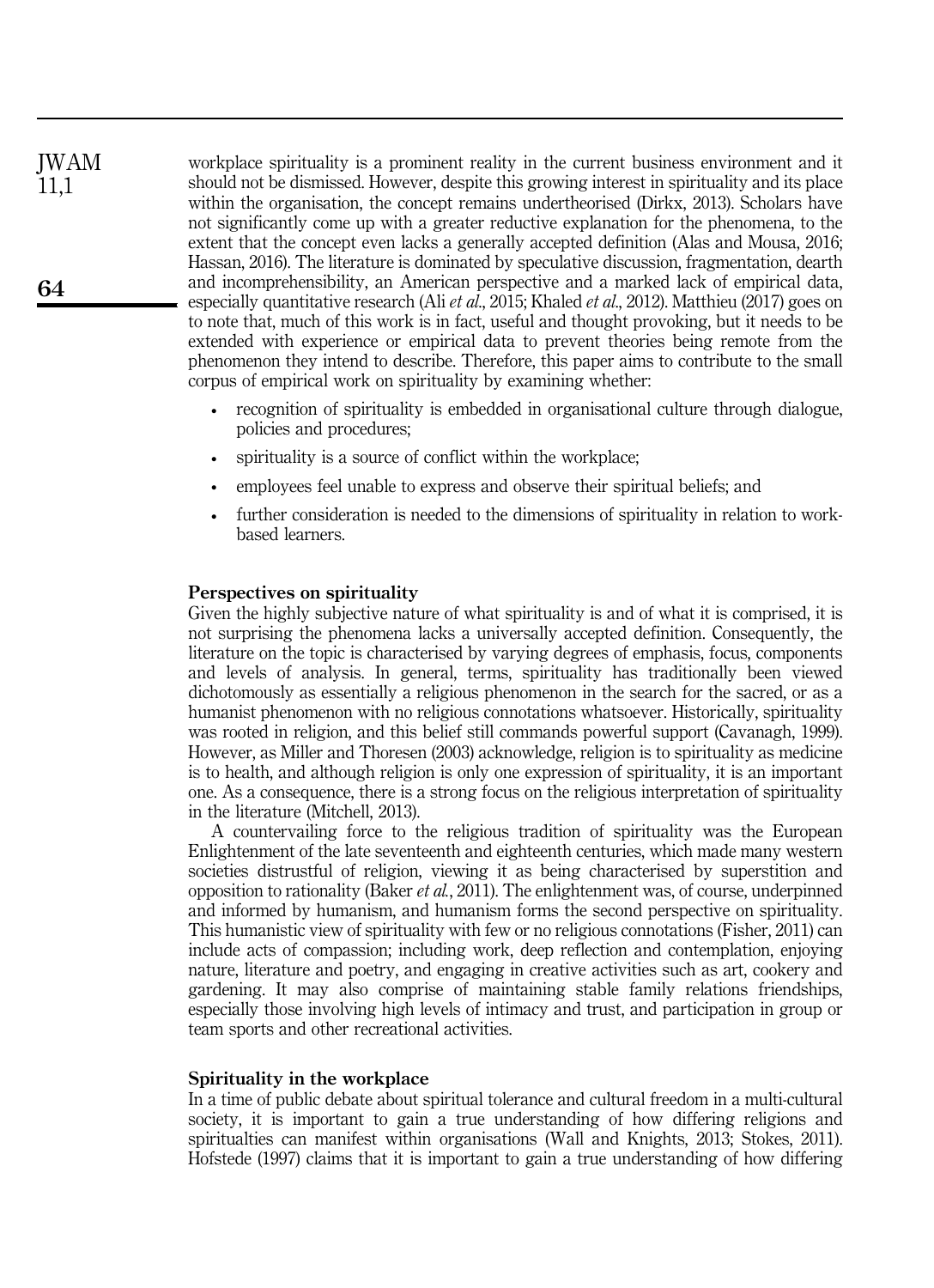religions and spiritualties can manifest themselves within an organisation. Furthermore, as Wall (2017, p. 304) suggests, "the UK faces a time of huge transition and transformation. We believe we must work towards putting people much more at the heart of business thinking and practice". Yet, given the paucity of empirical research into the subject of spirituality, this is often easier said than done. Some organisations, however, such as Coca-Cola and Boeing have introduced initiatives into their workplaces (Bishnoi *et al.*, 2012). Initiatives include the implementation of strategies that allow spiritual individuals to practice Bible, Quran or Torah study groups, to conduct voluntary prayer groups and interfaith dialogue groups, as well as meditation exercises.

Many traditional management approaches to addressing spirituality in the workplace have under-achieved, due to a dearth of empirical evidence particularly with respect to understanding individual spiritual needs ( Jurkiewicz and Giacalone, 2004; Lund et al., 2003; Badrinarayanan and Madhavaram, 2008). However, as Helyer (2015) suggests, management will need to adjust their approach to their employees to ensure they understand there is an increased awareness between one's self and how this impacts upon their self-identity. For example, spirituality in the workplace is often seen as paradoxical. Managers often find the term ambiguous and highly nuanced (Richards et al., 2009) and organisations and individuals remain confused about the concept and its implications and often have little idea how to deal with or manage the phenomenon. Thus, managing spirituality and religious diversity is not straightforward, as it may not be feasible for an organisation to observe all spiritual practices or occasions. Nevertheless, the role of an organisation is seen as crucial to the development of employee spiritual needs (Samah's *et al.*, 2012) and within this context spiritual leadership involves motivating and stimulating employees by instilling a vision and organisational culture based on altruistic values and policy (Mitchell and Beninger, 2015). In turn, such a context produces a highly enthused, committed and industrious workforce where most of the employees will have a sense of belonging (Singh and Mishra, 2016; Fry *et al.*, 2017). A previous study by Reave (2005) suggested that the values of a leader have historically been viewed as spiritual ideals and include key traits such as integrity and humility, but have a very positive influence on the leadership success. In agreement, Kolodinsky et al. (2008) claim that organisational spirituality was found to be more positively related to job involvement, organisational identification and work satisfaction, and negatively related to organisational frustration. Therefore, business leaders who have attempted to provide goods and services that typically enhance quality of life often do this without considering the impact on the spiritual well-being of their employees and stakeholders, or even the broader community (Collins, 2010). Although, due to the individualised nature of spirituality, organisations can experience difficulty in demonstrating fairness and equality within a diverse workforce. In addition, employees' belonging to the same religion may exhibit significant differences in how they demonstrate or observe their beliefs. A topical example is taken from the English Premier Football League where Muslim players have demonstrated differing perspectives on whether to fast during match days during Ramadan (Cowling, 2013). As a result, employers can struggle to produce policies and procedures that support the complex spiritual requirements of employees.

As previously noted, there is a dearth of empirical research relating to spirituality in the workplace. Of the few studies there are, Digh (1999) and Pawar (2016) showed that, depending on their particular belief system, some employees felt that spirituality in the workplace was tolerated to different degrees. This finding was supported by Lips-Wiersma and Mills (2002) whose findings showed that 20 per cent of their US sample had been subjected to religious bias by having to use their holiday entitlement to observe significant dates in their own religious calendar, whilst Christian festivals such as Christmas and Easter were public holidays. On the other hand, research undertaken by Forstenlechner and Al-Waqfi (2010), suggested that these perceptions might be misplaced. Their study showed that the perceived view of Muslim workers in their study was that discrimination against Work-based learners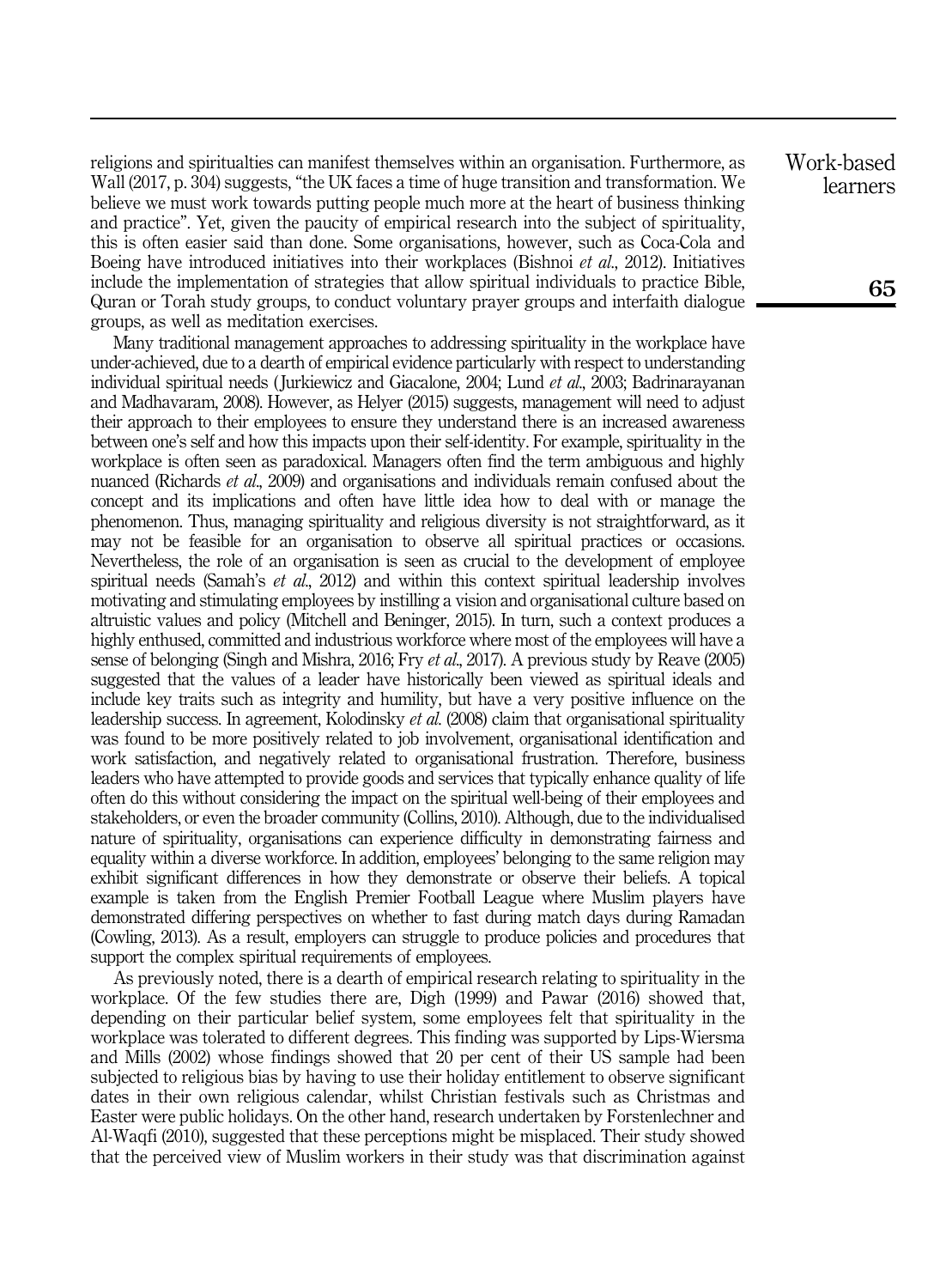them existed within the workplace, whereas in reality employers in the study showed a high level of commitment to respecting the traditions and beliefs of Muslims with little discrimination against Muslim employees being apparent. However, the research by Weller et al. (2001) and Vlas (2017), which examined conflict and discrimination in the workplace as reported by members of different ethnic and religious groups, found that Muslims reported the highest level of such incidents, both in terms of the number of respondents indicating that unfair treatment was experienced, and the number reporting these incidents as frequent rather than occasional and the current climate of Islamophobia in many countries has continued to reflect this nearly two decades on (Mahr and Nadeem, 2019; Sekerka and Yacobian, 2018; Ali *et al.*, 2015). Christians on the other hand were generally much less likely to report unfair treatment than Muslims, Sikhs and Hindus, and nearly all the unfairness they reported was occasional rather than frequent, which highlights recent research that echoes the contemporary issues of racial discrimination in the workplace (Wall *et al.*, 2017). Nevertheless, it is interesting to note that black-led Christian organisations, Mormons and Jehovah's Witnesses, which are often seen as outside mainstream Christian traditions, were much more likely to report unfair treatment than those respondents belonging to what is often seen as more established traditions such as Roman Catholicism or Anglicanism (Weller et al., 2001).

Whilst these studies indicate that there are still many discrepancies between the experiences of employees in relation to their spirituality and experiences within the workplace, the need to reflect and consider the needs of individuals in order to enhance well-being within the workplace has seen a growing impetus. Furthermore, there are growing numbers of spiritual people who are beginning to speak out in the workplace, with employees pressing employers for greater freedom to express their spirituality (Wennes and Quinn, 2008; Zohar and Marshall, 2004; Ahmed and Omar, 2014). The Chartered Institute of Personnel and Development (CIPD) address this specifically by highlighting the need to invest in and engage with employees to embed the principles that good work is inclusive and good or well-being, supporting long-term benefits for individuals, organisations and society (CIPD, 2017). This focus upon investing in employees' well-being and furthering inclusivity within the workplace certainly provides scope for the consideration of the role employees' spirituality may play within this; however, the examination of spirituality within employee development remains underdeveloped (Dirkx, 2013). Research does highlight the links between workplace and developing one's sense of self (Lips-Wiersma and Mills, 2002; Lips-Wiersma and Morris, 2009), and Tennant (2012) identifies the forms of learning which bring about significant personal change with Budd (2011) linking the importance of this to the employees' sense of meaning and purpose within their work.

However, whilst workplace spirituality has gained some impetus the focus of this has shifted from the spirituality of the individual to the spirituality of the organisation, which is reflected in the culture of the organisation, and is often associated with the themes of tolerance, patience and interconnectivity with colleagues (Hassan et al., 2016). These are certainly worthy endeavours for the organisation; however, the research does not explore steps taken to embrace individual spirituality to enhance this sense of cultural identity (Miller and Ewest, 2015). Dirkx (2013) highlights this disparity further by stating that within the developing body of research exploring workplace spirituality, there remains limited focus upon work-based learning and this is reinforced further by the dearth in succeeding literature and the dominance of American research within what is still a narrow field. Whilst work-based learning can certainly benefit from a supportive organisational culture, the resources of the individual should not be ignored. Research into individual spirituality has highlighted clear strengths which can be drawn from an individual's spirituality (Falb and Pargament, 2014; Rye *et al.*, 2013); nonetheless, drawing upon this to support employees' in either work or development opportunities remains under-researched. This article therefore

66

JWAM 11,1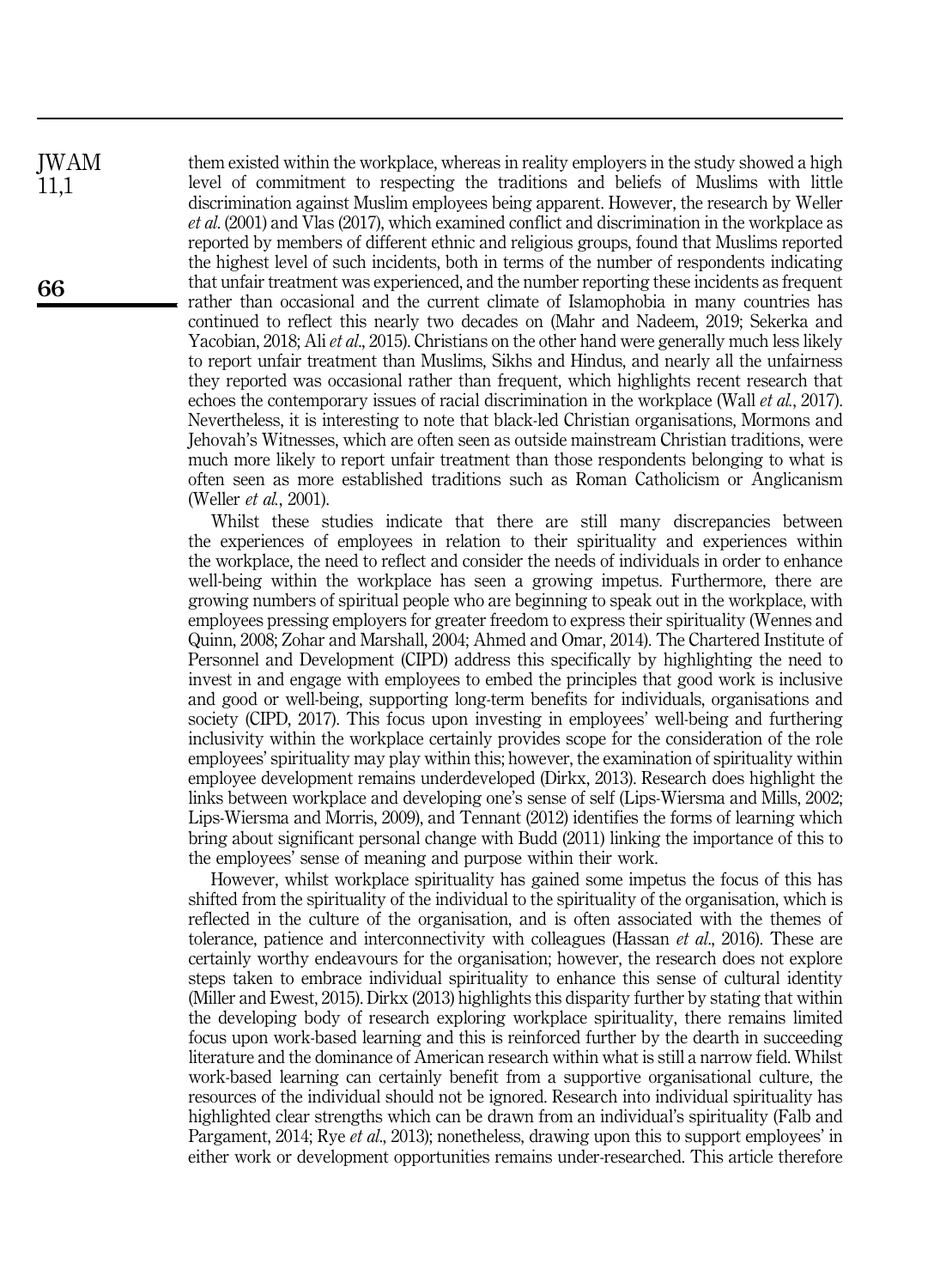considers the employees' perspectives upon individual spirituality and organisational culture before reflecting upon what this means for the work-based learner.

#### Research methodology

The research objectives of the current survey are; to examine whether spirituality is perceived as a source of conflict within the workplace; to examine whether respondents felt able to express their spiritual beliefs; to examine whether respondents felt able to observe their spiritual beliefs; and to examine the extent to which respondents felt that the organisation recognised their spirituality via its culture, dialogue, policies and procedures. The sampling unit was a multi-national retail United Kingdom (UK)-based organisation with an ethnically diverse national workforce. The study was tested by collecting data from managers and employees of this large multi-million pound retail chain organisation in the UK consisting of 55 stores and 1,249 employees. The self-developed questionnaires were sent through the internal e-mail (electronically) to the General Managers and Sales Managers who printed them off, completed theirs and then distributed the employee surveys to their respective staff. The questionnaires were only distributed to individuals who expressed some form of spirituality whether it be nihilistic, materialistic, humanistic or religious. (Kourie, 2006).

Spirituality can be polarised into two extreme views (Bhatia and Arora, 2017). First, the traditional perspective views religion as an expression of spirituality in search of the sacred, whilst the opposing of the continuum is represented by a humanistic view of spirituality, with little or no religious connotations (Fisher, 2011). The importance of spirituality can apply equally to those who do not identify with, or have a connection with organised religion, as much as to those who do (The Royal College of Psychiatrists, Spirituality and Mental Health, 2019). Therefore, every participant was given to opportunity to participate whether they regard themselves as religious or not. These were collected through the internal post in sealed envelopes (paper copies) provided by the research team. The questionnaire was developed incorporating a five-point Likert-scale items  $(1 = \text{strongly})$  $disagree; 5 = strongly agree)$  derived from the literature. The questionnaire was piloted on 30 employees of the organisation and a number of changes were made to the instrument based on their feedback, most notably reducing the seven-point scales to five-point scales. The questionnaires were then distributed to all 1,249 employees and 618 (49 per cent) usable questionnaires were returned.

#### Results

A Cronbach coefficient  $\alpha$  reliability test for the sample was 0.804 and thus with a reliability score above 0.70 showing a high degree of consistency within the scale data, parametric and non-parametric analysis can be conducted.

#### Sample profile: gender, age and religion

The sample was comprised of 369 (59.7 per cent) males and 247 (39.3 per cent) females. In sum, 39 (0.63) of respondents were aged between 16 and 24; 123 (18 per cent) were aged between 25 and 34; 136 (22 per cent) between 35 and 44; 167 (27 per cent) between 45 and 54; and 151 (24 per cent) were aged 55 or above. Over 70 per cent of the sample described themselves as either Christians ( $n = 330, 53$  per cent) or Muslims ( $n = 113, 18$  per cent), with the remainder from other faiths including Sikhs and Jews.

The first section of the research instrument comprised nine scale items designed to measure respondents' awareness of organisational policies and procedures relating to spirituality that were not provided/in place in the organisation. The results are given in Table I.

Work-based learners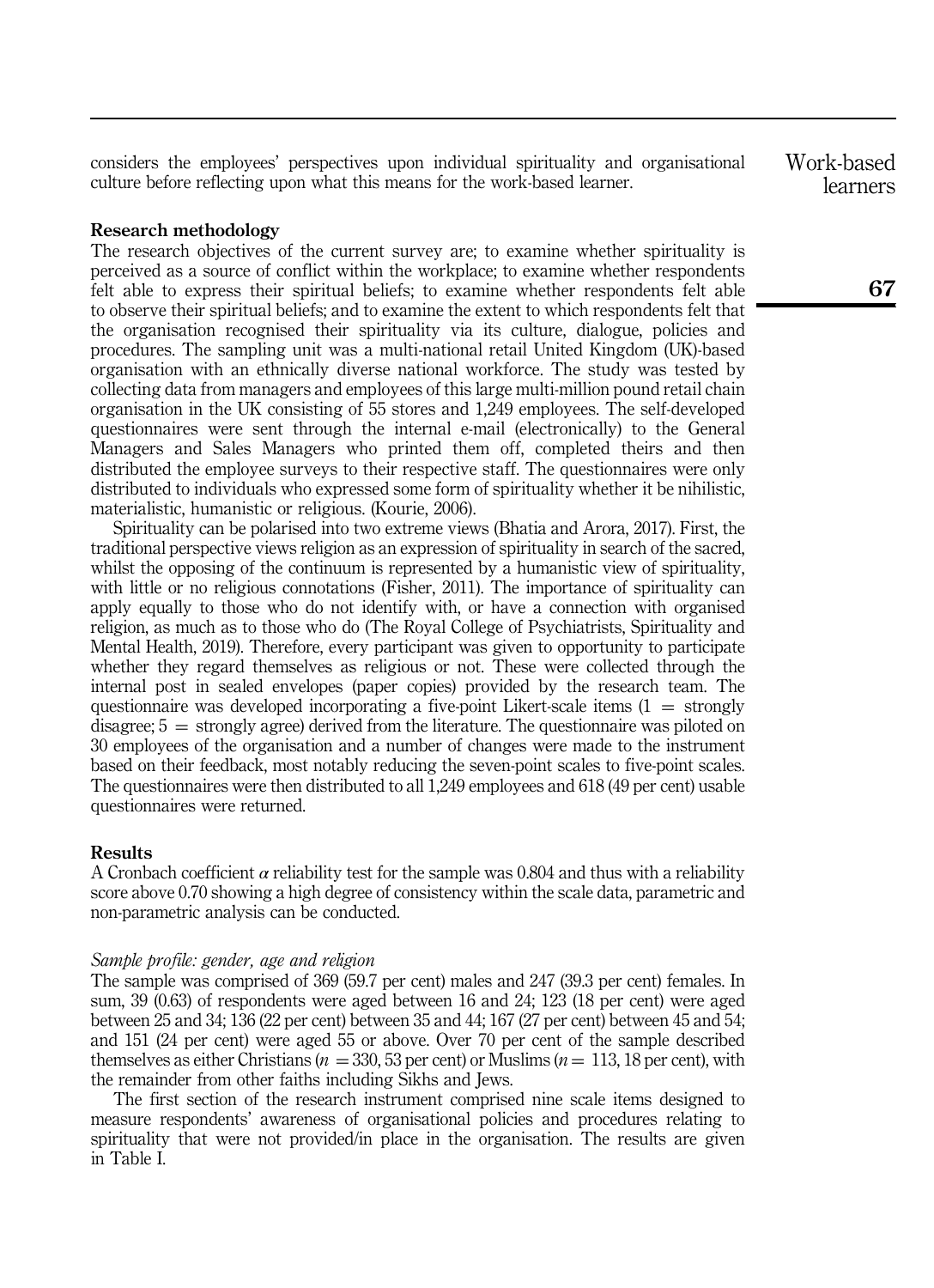| JWAM<br>11,1                                                                                 |                                                                                                                                                                                                                                                                                                                                              | Mean (SD)                                             | <i>b</i> -value                      |
|----------------------------------------------------------------------------------------------|----------------------------------------------------------------------------------------------------------------------------------------------------------------------------------------------------------------------------------------------------------------------------------------------------------------------------------------------|-------------------------------------------------------|--------------------------------------|
|                                                                                              | My organisation has a clear policy on ethnical, cultural and ethnic spiritual diversity<br>My organisation has a clear policy on spirituality<br>I am aware of how my organisation's policies and procedures on spirituality influence                                                                                                       | 3.26(1.41)<br>1.07(1.19)                              | 0.001<br>$0.000**$                   |
| 68                                                                                           | work on a day-to-day basis<br>I am aware of a health or wellness programme within my workplace<br>I respect and comply with company procedures and rules whether they conform to my<br>personal values and beliefs or not                                                                                                                    | 1.27(1.36)<br>3.91(1.15)<br>3.74(1.02)                | 0.004<br>$0.002*$<br>0.000           |
| Table I.<br>Organisational policies<br>and procedures in<br>place within the<br>organisation | I am aware of work/life balance programme within my workplace<br>I am aware of counselling or psychotherapy within my workplace<br>I am offered flexitime within my workplace to fulfil my spirituality<br>I am aware of prayer or meditation group within my workplace<br><b>Notes:</b> ANOVA significant at $^*p < 0.05$ ; $^{**}p < 0.01$ | 1.76 (1.26)<br>3.22(1.46)<br>1.14(0.85)<br>2.12(1.12) | $0.000**$<br>0.002<br>0.003<br>0.001 |

What is most notable about the results presented for both scales is that religion was not a factor in individual responses. That is to say, respondents – whether Christian, Muslin, Sikh, Hindu or Jewish – were broadly in agreement on all of the scale items presented here.

The findings in Table I indicate that nine statements were statistically significant  $(*b* = 0.000)$  is the strength of disagreement with the statements relating to the provision by the organisation of policies and procedures relating to spirituality and religion. This was most marked for items 2 (1.07), 3 (1.27), 6 (1.76), 8 (1.14) and 9 (2.12). Even the statement with the highest overall mean item 5 ("I am aware of a health or wellness programme within my workplace") at 3.91 merely indicates that respondents were unsure whether or not there was health or wellness provision within the company. Post hoc tests indicated that there were slight differences in responses by age cohorts, but these did not affect the overall results.

The second section of the research instrument comprised a further nine scale items designed to measure respondents' feelings about their own spirituality within the workplace. The results are presented below in Table II.

Table II shows that there are statistically significant differences amongst the statements surrounding spirituality and work ( $p = 0.004$  and below 0.05). The scale item with the highest level of agreement across the age groups was "Spirituality is a personal and individual matter and should not be discussed or practised in the workplace" (4.14). This correlated with the very low levels of disagreement with scale items 1 (2.08), 2 (2.07), 3 (1.27), 4 (1.91), 6 (2.58) and 9 (1.12). Again, there were some differences by age cohort to the scale item "Spirituality is a personal and individual matter and should not be discussed or practised in the workplace". The 55+ age group had the highest level of agreement (4.08)

|                       |                                                                                                                                                                                                                                                                                                                                                                                                                                                                                                                                                                                                                                                                                     | Mean (SD) $p$ -value                                                                                                             |                                                                                     |
|-----------------------|-------------------------------------------------------------------------------------------------------------------------------------------------------------------------------------------------------------------------------------------------------------------------------------------------------------------------------------------------------------------------------------------------------------------------------------------------------------------------------------------------------------------------------------------------------------------------------------------------------------------------------------------------------------------------------------|----------------------------------------------------------------------------------------------------------------------------------|-------------------------------------------------------------------------------------|
| Table II.             | I have discussed my religion or spirituality with co-workers<br>Religion is an appropriate topic for discussion within the workplace<br>Spirituality is an appropriate topic for discussion within the workplace<br>I feel comfortable discussing the topic of religion or spirituality at work<br>I feel comfortable discussing my own religion or spirituality at work<br>I feel spiritually fulfilled at work<br>I feel that the level of spiritual fulfilment has a direct impact on my performance at work<br>Spirituality is a personal and individual matter and should not be discussed or practised<br>in the workplace<br>The workplace is incompatible with spirituality | 2.08(1.11)<br>2.07 (0.69)<br>1.27(0.65)<br>1.91(1.59)<br>3.74 (1.02)<br>2.58 (1.27)<br>3.33 (1.76)<br>4.14 (1.85)<br>1.12 (1.12) | 0.004<br>$0.001*$<br>0.001<br>0.002<br>0.000<br>$0.000*$<br>0.004<br>0.001<br>0.000 |
| Spirituality and work | <b>Notes:</b> ANOVA significant at $b < 0.05$ ; $**b < 0.01$                                                                                                                                                                                                                                                                                                                                                                                                                                                                                                                                                                                                                        |                                                                                                                                  |                                                                                     |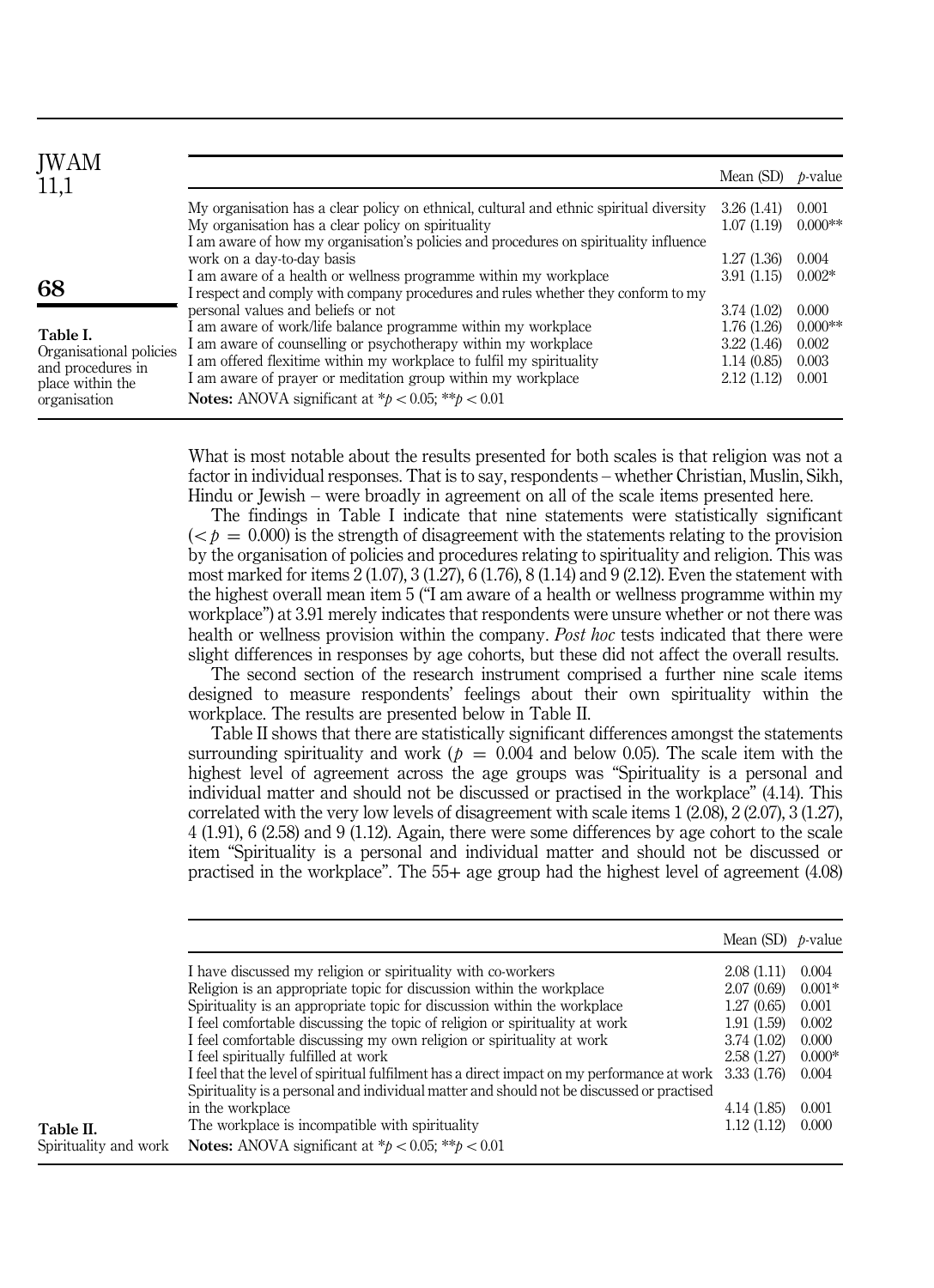compared to the 35–44 year olds (3.50). However, scale item 5 ("I feel comfortable discussing the topic of religion or spirituality at work") showed that the 25–34 year olds (4.08) and the 55+ (4.13) were more in agreement than the other age groups which were significantly different. The 45–54 cohort (2.43) responded most negatively to this scale item and was statistically different to all the other groups.

#### Discussions and conclusions

This paper investigated the extent to which employees felt they were under pressure to compromise their basic values at work, the policies and procedures in operation and the management support available on issues relating to employees' spirituality. The range of responses was generally consistent, with responses leaning more towards the strongly disagree end of the scale. As mentioned, probably the most striking aspect of the results was the consistency of response across all faith groups in the sample. This is in striking contrast to the results present by Digh (1999), Forstenlechner and Al-Waqfi (2010) and Weller et al. (2001). This contrast might be due to UK specific factors, but given that this is the first study of its kind in the UK, this is purely speculation.

The results also showed quite clearly that the sample were in no doubt that few, if any, organisational processes and procedures beyond the legislation provided for the purpose of equality and diversity had been put in place relating to either the practice of their religion or the nurturing of a broader spirituality. For those in the workplace, this suggests a potential gap in provision and clarity in workplace positioning. As previously discussed, spirituality as a term lacks clarity or a consensus on definition and as spirituality is considered a broad term with multiple interpretations, the reliance on equality and diversity policies and procedures, which are fundamentally underpinned by relevant legislation could be deemed as to narrow a perspective to support the spiritual needs of the employee. Where queries and requirements fall outside of the scope of existing policies and procedures, it must be questioned as to how employers and employees navigate through the unchartered grey area that is encompassed by the individual spiritual needs of the employee. Certainly, the limitations of current policies and procedures suggested by the current research intimate that this may come down to the ability of individual employers and employees to drive this forward on a case by case basis. However, in such instances, the skills and personal attributes of the individual to lead on this, together with the relationships between employees and managers and positioning within the company could all have an impact upon the potential to reach a satisfactory outcome for all parties. The psychology behind such interactions is something which would benefit from further exploration as well as further research into specific case studies of incidents which have occurred in relation to spirituality where no definitive policy was in place to examine both the approach taken and eventual outcomes.

There was also a general consensus that across a wide range of responses that the workplace was incompatible with overt displays of spirituality or religion. What little differences in response there were across a range of scale items related to age rather than religion, which is somewhat surprising. What is more unexpected is that there seemed to be no logic to which age cohorts differed; agreement/disagreement with a specific scale item might have been expected to progress through contiguous age cohorts, but this was not the case with the research reported here. The psychology behind responses is something which would benefit from further research. There are many factors which may influence responses in relation to age but the surprising feature of the current research is the lack of consistency between consecutive age groups. Where responses appear consistent within groups but with no discernible pattern between different age groups exist, the opportunity to complete qualitative research may provide some further clarity. Additional research within other organisations would also be of benefit as this would potentially allow for comparisons between data sets to be drawn and would potentially support an understanding of whether

Work-based learners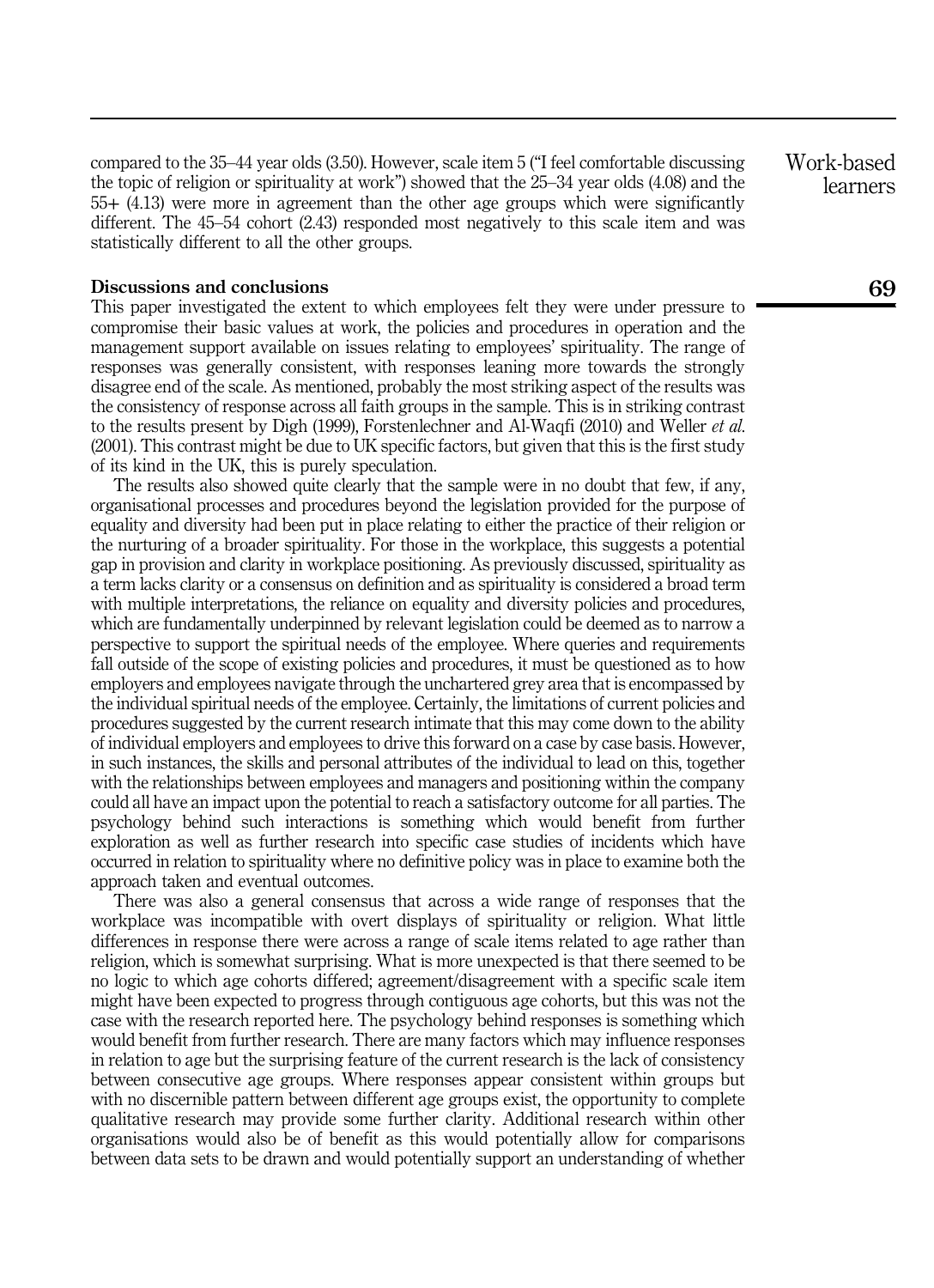the age-related responses were specific to the organisational culture experienced by respondents within the current study or something which could be attributed to wider external factors which also impact on employees' perspectives. JWAM

#### Practical impact upon work-based learners

The development of spiritual awareness across a wider community has produced a series of changes and aroused academic and practitioner interest in management (Baker et al., 2011). However, because of the dominance and influence of modernisation for much of the twentieth century, there has been a tendency to show corporations as being preoccupied with a range of performance metrics such as profit, turnover and market dominance. Throughout management discourse, performance metrics are often termed as the minimum expectation of the organisation. These dimensions and their effective management are important in the running of any operation, but it is equally recognised that it is important to pay due diligence to what are called the soft factors in business, which includes human resources management (Stokes, 2011). Therefore, for an organisation to continually succeed and prosper in today's harsh economic climate it is important that the moral and ethical strategies promote its foundations. Consequently, where the data indicate that spirituality is not factored into organisational policies and procedures specifically and provide clear consensus of this across religious groups, it must be questioned as to what this means for the learning self (Tennant, 2012). Literature has highlighted intrinsic links between ones' self of self and fulfilment at work (Lips-Wiersma and Morris, 2009) and the renowned professional body for personnel and development highlights the importance of investing in employees individual needs and well-being (CIPD, 2017). Although the term spirituality is clouded by the lack of consensus on definition, there is a thread which implicitly links spirituality with well-being (Fisher, 2011). If spirituality is to be considered an internalised framework which underpins sense of self (Dirkx, 2013) then this will undoubtedly influence employee engagement with development opportunities. Furthermore, for work-based learners to be successful in their development, they must draw upon an internal skills such as resilience (Youssef and Luthans, 2007), which can be drawn from an individual's spirituality (Kim and Esquivel, 2011). The data demonstrates limited awareness of how organisational policies in relation to spirituality influence work on a day to day basis and this could be argued to in part be influenced by that lack of clear attention given to spirituality within underlying policies and procedures. Where employees are unable to identify or apply their spirituality to their day to day work, this could restrict the opportunities to utilise their spirituality as a resource to support them in development opportunities. Consequently, further consideration of how to recognise and embed opportunities to draw upon employees' spirituality within work-based learning should be considered.

One notable oversight suggested by the data is the provision of specific programmes and spaces deigned to support the employees' work/life balance (Matthieu, 2017). The current research demonstrates little awareness of work/life balance programmes amongst employees and little acknowledgement of flexitime to observe spiritualty and limited awareness of practical spaces in which to explore spirituality such as prayer or mediation rooms. When taken in consideration of the potential benefits to work-based learners in drawing upon their spirituality to support them both within day to day work and development activities, it is perhaps surprising that the difficulties experienced by employees engaged in work-based learning, as opposed to more traditional firms of study, have not yet been acknowledged sufficiently to trigger development of a supporting programme or framework. The additional time considerations for work-based learners maybe considered in relation to their role, however, time for employees to recharge or draw upon spirituality for support (James, 2014) or utilise specific spaces within the workplaces for this purpose (Shanafelt et al., 2012) is not currently available or promoted. Further research in relation to this would be required in order

70

11,1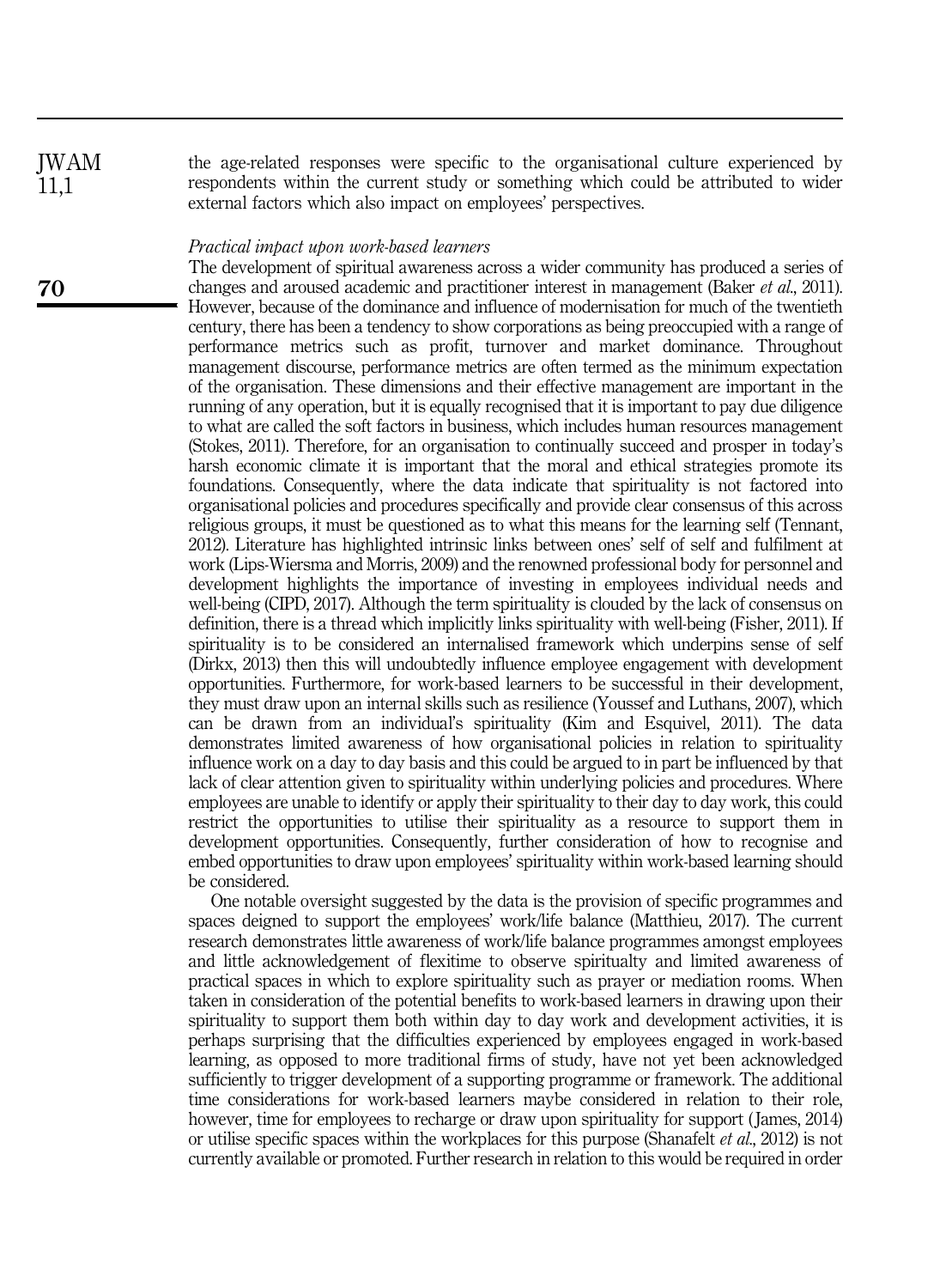to determine the exact nature of the current provision with data highlighting only employees' limited awareness and/or engagement with it.

Within the data, there is also disparity between the perceptions of employees in relation to how spirituality links to the workplace. Respondents indicated that spirituality was an inappropriate topic for discussion at work and identified that they uncomfortable discussing aspects of their spirituality with co-workers. This was further reinforced by the consensus that spirituality is an individual matter and should not be explored or practiced within the workplace yet this contrasts with the high number of respondents stipulating that felt the workplace was not incompatible with spirituality. The juxtaposition between these statements is striking. Certainly, the compatibility of spirituality and work is something which is recognised by literature (Dirkx, 2013; Lips-Wiersma and Morris, 2009) and the benefits to supporting individuals and investing in the well-being of employees is encouraged (CIPD, 2017), yet there is a clear disconnect between these concepts and employees practical experiences of sharing and drawing upon their spirituality within workplace interactions. Wider recognition of the role employee spirituality can play in supporting work-based learners, in conjunction with policies and processes to facilitate this and further embed the relationship between spirituality and development within organisational discourse could create additional benefits for employees' and the development as learners, although the extent of this does require further research.

In conclusion, while the data showed clear evidence that there is a relatively negative perception towards how spirituality can link in with work, with little acknowledgement regarding any potential benefits within the workplace, much more research, both quantitative and qualitative is required. This is the first study of its kind to be undertaken within the UK, and one of only a handful of studies globally and, as with all pioneering studies, it raises a host of questions that cannot be addressed by the results presented here. There is certainly scope to conduct similar studies in other countries for comparative purposes; as indicated by the literature, research is dominated by an American perspective and so a similar study in America could contribute to the broader evidence base which exists there. However, exploring the comparisons with other Western countries which could allude to similar multi-cultural workplace dynamics would provide further contribution to the field by expanding upon the data available and offering a more global perspective than is currently available. Another exciting direction for future research would also be the opportunity to investigate an organisation operating in both secular and non-secular countries would provide in greater scope for discussion offering a clear comparison between employees working within the same organisation with potentially contrasting religious and spiritual perspectives offers further scope for providing both breadth and depth of understanding on the topic.

#### Limitations/implications

The authors acknowledge that this is an extremely sensitive topic and an emergent study based on one organisation in the UK. We do not claim that all our findings are generalisable to all workplaces. Notwithstanding this, it is a pioneering study that raises a host of questions that cannot be addressed by the results presented here. The research questions in this study were deliberately designed to take a broad perspective – future qualitative research could explore these views more deeply. In addition, the broad context of questions such as spiritual diversity as a policy may not have been fully understood by the employees. There is a need for more research, both quantitative and qualitative, for example, examining the possible link between spiritual fulfillment and productivity. Furthermore, the questionnaires used a convenience sampling technique rather than randomly sampling the whole population and responses given may not provide a full representation of all employees' perspectives towards spirituality within the study organisations.

Work-based learners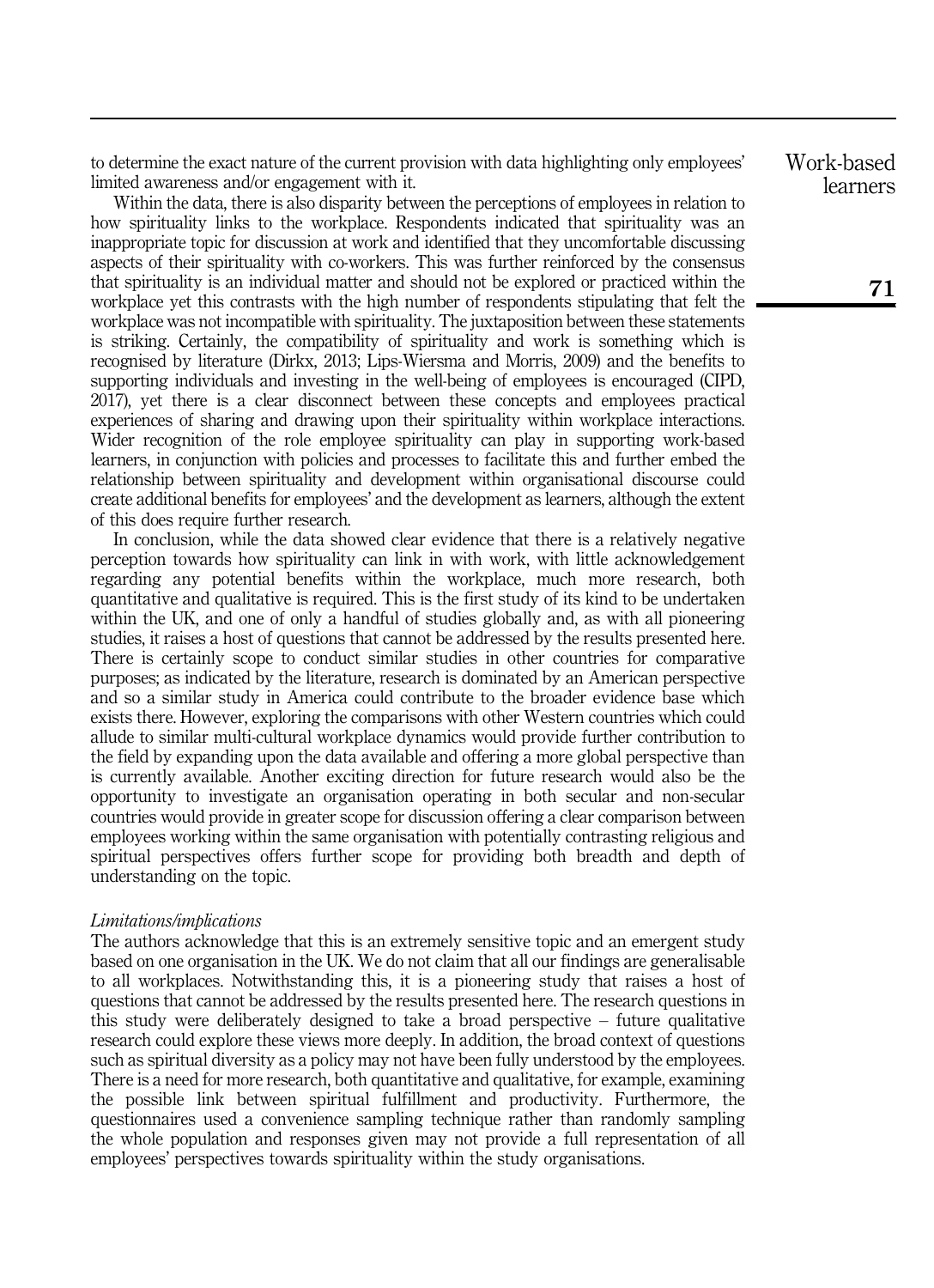The responses from across the groups suggest that employees would like organisations to support their personal spirituality providing equitable practice through policies. There is a substantial gap between substantive actions and the preferences of the employees. Organisations have not moved forward on how to respond to the growing presence of spirituality in the workplace and the working concept of spirituality remains vague, complicated, and vastly ineffective (Dirkx, 2013). This is possibly not surprising considering how complex individual spirituality can be. Moreover, historical attempts to define spirituality by how it is perceived from an organisational viewpoint have represented a considerable hurdle, which has complicated policy making (Khaled *et al.* 2012; Sekerka, and Yacobian, 2018). Nevertheless, management are missing the opportunity to benefit from positive values and meet the core needs of the workplace by not developing spiritual policies (Mitchell and Beninger, 2015). Furthermore, in light of a fragile society that is characterised by such regrettable features as terror attacks (some of which are deemed to be in the name of religion), increased globalisation and a post-Brexit discriminatory environment, the authors would suggest that spirituality in the workplace is indeed both important and relevant (Vlas, 2017).

#### References

- Ahmed, A. and Omar, Z. (2014), "Reducing deviant behaviour through workplace spirituality and job satisfaction", Asian Social Science, Vol. 10 No. 19, pp. 107-112.
- Alas, R. and Mousa, M. (2016), "Organizational culture and workplace spirituality", International Journal of Emerging Research in Management and Technology, Vol. 5 No. 3, pp. 1-9.
- Ali, S.R., Yamada, T. and Mahmood, A. (2015), "Relationships of the practice of hijab, workplace discrimination, social class, job stress, and job satisfaction among Muslim American women", Journal of Employment Counseling, Vol. 52 No. 4, pp. 146-157.
- Badrinarayanan, V. and Madhavaram, S. (2008), "Workplace spirituality and the selling organization", Journal of Personal Selling and Sales Management, Vol. 24 No. 4, pp. 421-434.
- Baker, C., Stokes, P., Lichy, J., Atherton, J. and Moss, D. (2011),"Values, beliefs and attitudes in the era of late capitalism: a consideration of the re-emergence and re-positioning of faith and spirituality as spiritual capital in the workplace", available at: [http://ecoles-idrac.academia.edu/JessicaLichy/Papers/1720140/](http://ecoles-idrac.academia.edu/JessicaLichy/Papers/1720140/Values_Beliefs_and_Attitudes_in_the_Era_of_Late-Capitalism_A_Consideration_of_the_Re-Emergence_and_Re-Positioning_of_Faith_and_Spirituality_as_Spiritual) [Values\\_Beliefs\\_and\\_Attitudes\\_in\\_the\\_Era\\_of\\_Late-Capitalism\\_A\\_Consideration\\_of\\_the\\_Re-](http://ecoles-idrac.academia.edu/JessicaLichy/Papers/1720140/Values_Beliefs_and_Attitudes_in_the_Era_of_Late-Capitalism_A_Consideration_of_the_Re-Emergence_and_Re-Positioning_of_Faith_and_Spirituality_as_Spiritual)Emergence and Re-Positioning of Faith and Spirituality as Spiritual (accessed 17 June 2019).
- Bell, E. and Burack, S. (2001), "A rumour of angels': researching spirituality and work organizations", Academy of Management Proceedings, pp. 1-7.
- Bhatia, S. and Arora, E. (2017), "Workplace spirituality: an employer-employee perspective", International Journal of Innovate Research and Development, Vol. 6 No. 1, pp. 106-111.
- Bishnoi, N.K., Gupta, S. and Mathews, C. (2012), "Workplace spirituality and Indian ethos", Purushartha, Vol. 14 No. 2, pp. 1-13.
- Budd, J.W. (2011), The Thought of Work, Cornell University Press, MN.
- Cavanagh, G F. (1999), "Spirituality for managers: context and critique", Journal of Organizational Change Management: Spirituality in the Workplace, Vol. 12 No. 3, pp. 186-199.
- CIPD (2017), The Manifesto for Work, Chartered Institute of Personnel and Development, London.
- Collins, D. (2010), "Designing ethical organizations for spiritual growth and superior performance: an organization systems approach", Journal of Management, Spirituality and Religion, Vol. 7 No. 2, pp. 95-117.
- Cowling, R. (2013), "BBC sport: premier league: how Muslims are changing English football culture", available at:<www.bbc.co.uk/sport/0/football/23159023> (accessed 14 June 2019).
- Deshpande, A. (2012), "Workplace spirituality, organizational learning capabilities and mass customization: an integrated framework", International Journal of Business and Management, Vol. 7 No. 5, pp. 3-18.

JWAM 11,1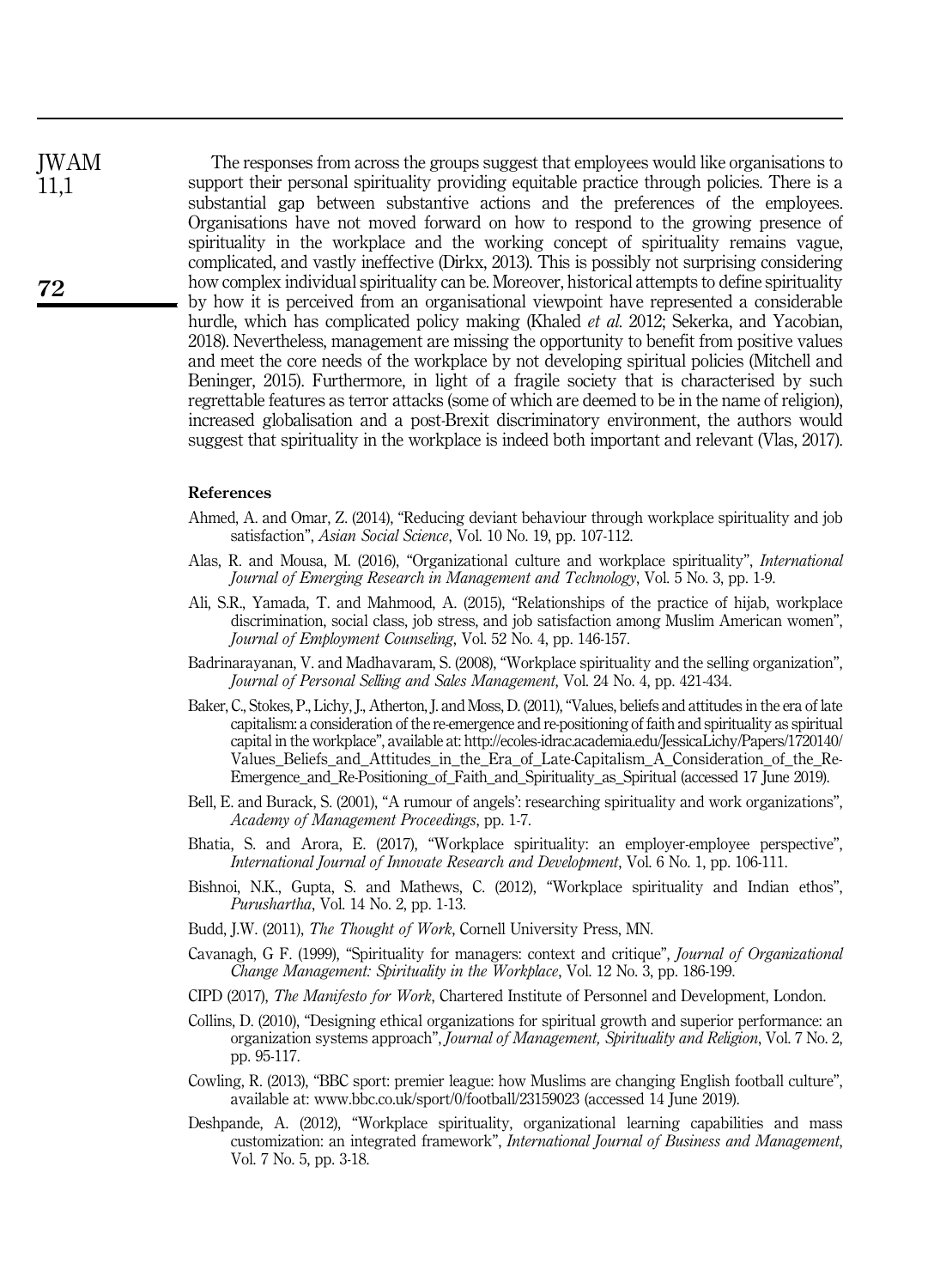- Digh, P. (1999), "Religion in the workplace: make a good-faith effort to accommodate", HR Magazine. Vol. 43 No. 13, pp. 84-91.
- Dirkx, J.M. (2013), "Leaning in and leaning back at the same time: toward a spirituality of work-related learning", Advances in Developing Human Resources, Vol. 15 No. 4, pp. 356-369.
- Falb, M.D. and Pargament, K.I. (2014), "Religion, spirituality, and positive psychology: Strengthening wellbeing", in Pedrotti, J.T. and Edwards, L.M. (Eds), *Perspectives on the Intersection of* Multiculturalism and Positive Psychology, Springer, Athens, pp. 143-157.
- Fisher, J. (2011), "The four domains model: connecting spirituality, health and well-being", Religious Journal, Vol. 2 No. 1, pp. 17-28.
- Forstenlechner, I. and Al-Waqfi, M.A. (2010), "A job interview for Mo, but none for Mohammed: religious discrimination against immigrants in Austria and Germany", Personnel Review, Vol. 39 No. 6, pp. 767-784.
- Fry, L.W., Latham, J.R., Clinebell, S.K. and Krahnke, K. (2017), "Spiritual leadership as a model for performance excellence: a study of Baldrige award recipients", Journal of Management, Spirituality and Religion, Vol. 14 No. 1, pp. 22-47.
- Hassan (2016), "Impact of workplace spirituality on job satisfaction: mediating effect of trust", Cogent Business, Vol. 3 No. 1, pp. 1-15.
- Hassan, M., Bin Nadeem, A. and Akhter, A. (2016), "Impact of workplace spirituality on job satisfaction: mediating effect of trust", Cogent Business and Management, Vol. 3 No. 1, pp. 1-15.
- Helyer, R. (2015), "Learning through reflection: the critical role of reflection in work-based learning (WBL)", Journal of Work-Applied Management, Vol. 7 No. 1, pp. 15-27.
- Hofstede, G. (1997), Cultures and Organizations, McGraw-Hill, New York, NY.
- James, A. (2014), "Work–life 'balance', recession and the gendered limits to learning and innovation (or, why it pays employers to care)", Gender, Work and Organization, Vol. 21 No. 3, pp. 273-294.
- Jurkiewicz, C.L. and Giacalone, R.A. (2004), "A values framework for measuring the impact of workplace spirituality on organizational performance", *Journal of Business Ethics*, Vol. 49 No. 2, pp. 129-142.
- Khaled, M.T., Banyhamdan, H.H. and Mohi-Adden, Y.A. (2012), "Transforming an organization into a spiritual one: a five-pathway integrated framework", International Journal of Business and Management, Vol. 7 No. 11, pp. 74-83.
- Kim, S. and Esquivel, G.B. (2011), "Adolescent spirituality and resilience: theory, research, and educational practices", *Psychology in the Schools*, Vol. 48 No. 7, pp. 755-765.
- Kolodinsky, R., Giacalone, R.A. and Jurkiewicz, C.L. (2008), "Workplace values and outcomes: exploring personal, organizational and interactive workplace spirituality", Journal of Business Ethics, Vol. 81 No. 2, pp. 465-480.
- Kourie, C. (2006), "The 'turn' to spirituality", *Journal of Acta Theologica Supplementum*, Vol. 8 No. 1, pp. 19-38.
- Lips-Wiersma, M. and Mills, C. (2002), "Coming out of the closet: negotiating spiritual expression in the workplace", Journal of Managerial Psychology, Vol. 17 No. 3, pp. 183-202.
- Lips-Wiersma, M. and Morris, L. (2009), "Discriminating between 'meaningful work' and the 'management of meaning' ", Journal of business Ethics, Vol. 88 No. 3, pp. 491-511.
- Lund, D.K., Fornaciari, C.J. and McGee, J.J. (2003), "Research in spirituality, religion and work: walking the line between relevance and legitimacy", Journal of Organizational Change Management, Vol. 16 No. 4, pp. 378-395.
- Mahr, F. and Nadeem, T. (2019), "Muslim women and Islamophobia", Islamophobia and Psychiatry, Springer Nature Switzerland, Cham, pp. 295-305.
- Matthieu, F. (2017), "The failure of state multiculturalism in the UK? An analysis of the UK's multicultural policy for 2000–2015", Ethnicities, pp. 1-27, doi: 10.1177/1468796817713040.
- Miller, D.W. and Ewest, T. (2015), "A new framework for analyzing organizational workplace religion and spirituality", *Journal of Management, Spirituality and Religion*, Vol. 12 No. 4, pp. 305-328.

Work-based learners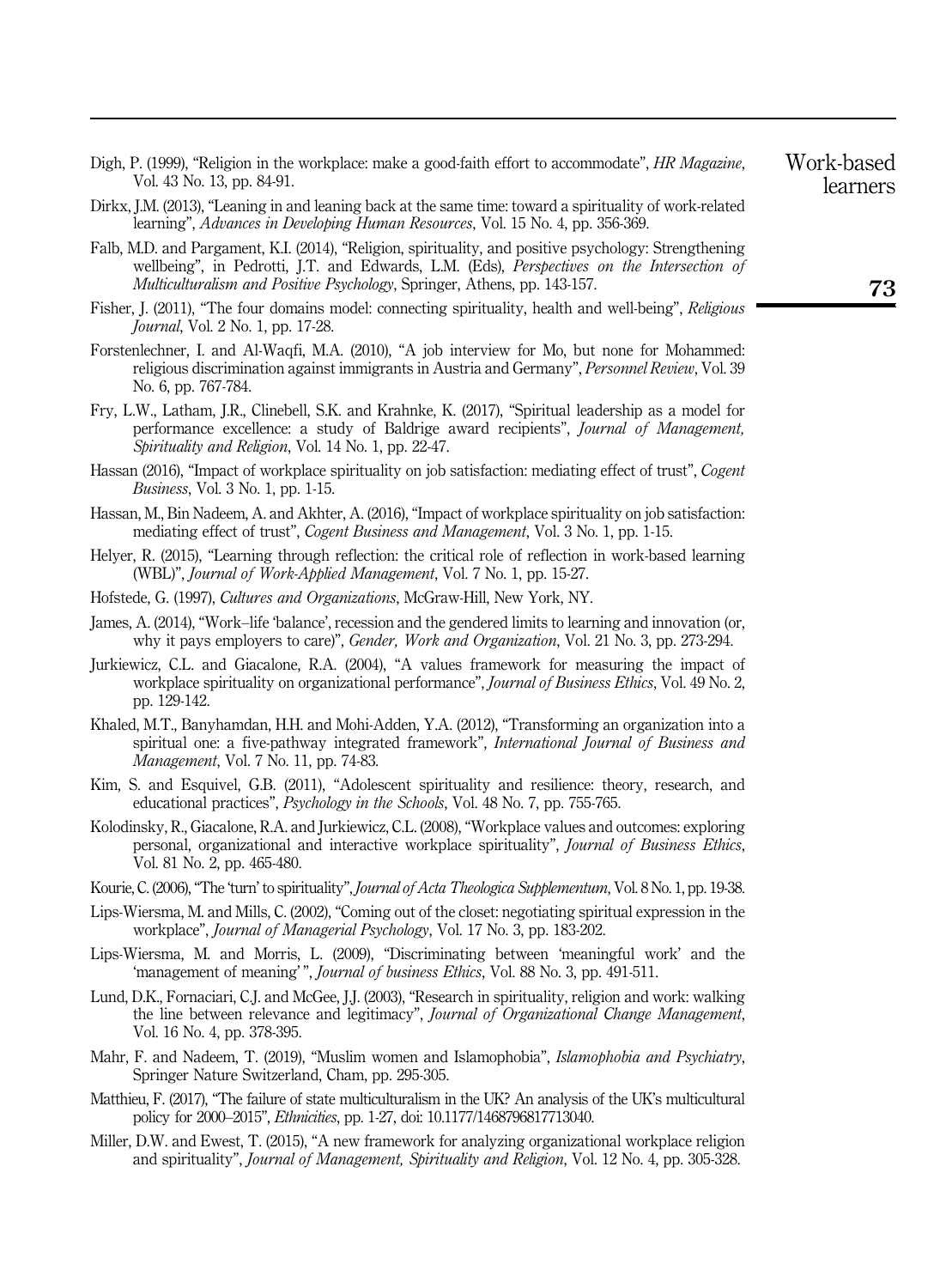| <b>JWAM</b><br>11,1 | Miller, W.R. and Thoresen, C.E. (2003), "Spirituality, religion and health: an emerging research field",<br>American Psychologist, Vol. 58 No. 1, pp. 24-35.                                                                                                                                                       |
|---------------------|--------------------------------------------------------------------------------------------------------------------------------------------------------------------------------------------------------------------------------------------------------------------------------------------------------------------|
|                     | Mitchell, M. and Beninger, K. (2015), Religion or Belief in the Workplace and Service Delivery - Findings from<br>a Call for Evidence. NatCen Social Research, Equality and Human Rights Commission, London.                                                                                                       |
|                     | Mitchell, R.K. (2013), "Spiritual identity, stakeholder attributes and family business workplace spirituality<br>stakeholder salience", Journal of Management, Spirituality and Religion, Vol. 10 No. 3, pp. 1-38.                                                                                                 |
| 74                  | Pawar, B.S. (2016), "Workplace spirituality and employee well-being: an empirical examination",<br><i>Employee Relations, Vol. 38 No. 6, pp. 975-994.</i>                                                                                                                                                          |
|                     | Ramdass, P. and Van Tonder, C.L. (2009), "A spirited workplace: employee perspectives on the<br>meaning of workplace spirituality", SA Journal of Human Resource Management, Vol. 7 No. 1,<br>pp. 230-241.                                                                                                         |
|                     | Reave, L. (2005), "Spiritual values and practices related to leadership effectiveness", The Leadership<br>Quarterly, Vol. 16 No. 5, pp. 655-687.                                                                                                                                                                   |
|                     | Richards, P.S., Bartz, J.D. and O'Grady, K.A. (2009), "Assessing religion and spirituality in counselling:<br>some reflections and recommendations", Counselling and Values, Vol. 54 No. 1, pp. 65-79.                                                                                                             |
|                     | Rye, M.S., Wade, N.G., Fleri, A.M. and Kidwell, J.E. (2013), "The role of religion and spirituality in<br>positive psychology interventions", APA Handbook of Psychology, Religion, and Spirituality,<br>American Psychological Association, pp. 481-508.                                                          |
|                     | Samah, S.A., Silong, A.D., Jusoff, K. and Ismail, I.A. (2012), "Relationship between spirituality and<br>academic leader effectiveness", International Conference on Human and Social Sciences, 6,<br>pp. 1-270.                                                                                                   |
|                     | Sedikides, C. (2010), "Why does religiosity persist?", Personality and Social Psychology Review, Vol. 14<br>No. 1, pp. 3-6.                                                                                                                                                                                        |
|                     | Sekerka, L.E. and Yacobian, M.M. (2018), "Fostering workplace respect in an era of anti-Muslimism and<br>Islamophobia: a proactive approach for management", Equality, Diversity and Inclusion: An<br>International Journal, Vol. 37 No. 8, pp. 813-831.                                                           |
|                     | Shanafelt, T.D., Boone, S., Tan, L., Dyrbye, L.N., Sotile, W., Satele, D., West, C.P., Sloan, J. and<br>Oreskovich, M.R. (2012), "Burnout and satisfaction with work-life balance among US physicians<br>relative to the general US population", Archives of Internal Medicine, Vol. 172 No. 18,<br>pp. 1377-1385. |
|                     | Singh, S. and Mishra, P. (2016), "A review on role of spirituality at workplace", The International<br>Journal of Indian Psychology, Vol. 3 No. 3, pp. 1-6.                                                                                                                                                        |
|                     | Stokes, P. (2011), Critical Concepts in Management and Organization Studies, Palgrave<br>Macmillan, Basingstoke.                                                                                                                                                                                                   |
|                     | Tennant, M. (2012), The Learning Self: Understanding the Potential for Transformation, John Wiley and Sons,<br>Sydney.                                                                                                                                                                                             |
|                     | The Royal College of Psychiatrists, Spirituality and Mental Health (2019), "Spirituality<br>and mental health", available at: www.rcpsych.ac.uk/mentalhealthinformation/therapies/<br>spiritualityandmentalhealth.aspx (accessed 17 June 2019).                                                                    |
|                     | Vlas, N. (2017), "Is Religion inherently violent? Religion as a threat and promise for the global security",<br>Politics and Religion Journal, Vol. 2 No. 4, pp. 297-314.                                                                                                                                          |
|                     | Wagner-Marsh, F. and Conley, J. (1999), "The fourth wave: the spiritually-based firm", <i>Journal of</i><br>Organizational Change Management, Vol. 12 No. 4, pp. 292-301.                                                                                                                                          |
|                     | Wall, T. (2017), "A Manifesto for higher education, skills and work based learning: through the lens of<br>the manifesto for work", Journal of Higher Education, Skills and Work Based Learning, Vol. 7<br>No. 3, pp. 304-314.                                                                                     |
|                     | Wall, T. and Knights, J. (2013), Leadership Assessment for Talent Development, Kogan, London.                                                                                                                                                                                                                      |
|                     | Wall, T., Tran, L.T. and Soejatminah, S. (2017), "Inequalities and agencies in workplace learning<br>experiences: international student perspectives", Vocations and Learning, Vol. 10 No. 2, pp. 141-156.                                                                                                         |